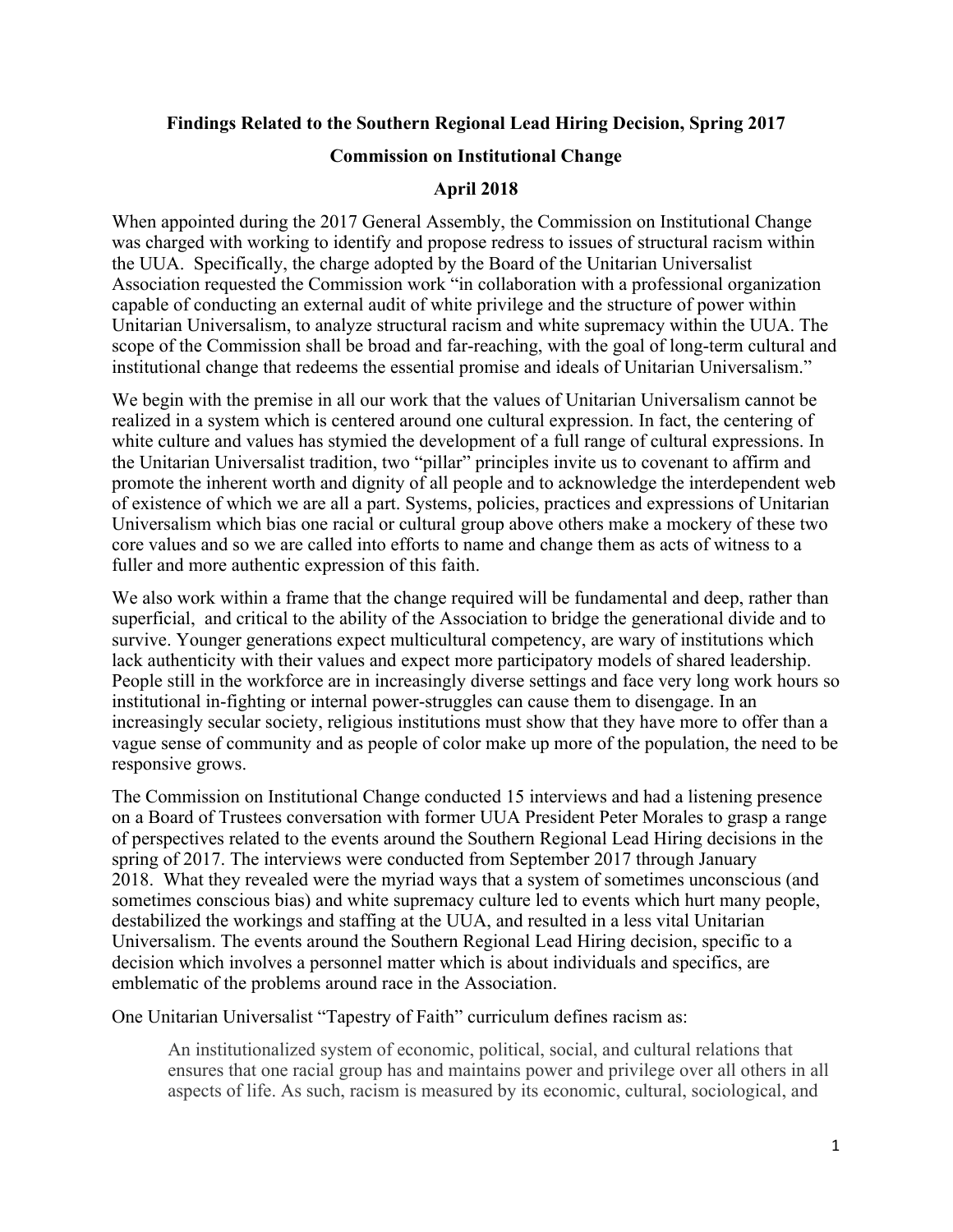political outcomes rather than its intentions (i.e., its effect on both racially and ethnically marginalized groups and racially and ethnically dominant groups).

It is in this sense that we entered into these interviews and information sharing about what had happened as part of the Southern Regional Lead Hiring decision in the spring of 2017.

After conducting interviews and reviewing information related to the situation, we offer the following observations about the economic, cultural, sociological and political impacts of race and racism in our Association. We note with sorrow the death of Moderator Jim Key during these events which added to the emotional nature of the spring. We make these observations holding our role as a faith community, bound by principles which would should direct us in times such as those we faced in the spring of 2017. It should be noted that we concentrated in those events and participants involved in this situation between February 2017 and the end of June 2017.

**When the Southern Regional Lead hiring process took place, racial tensions were already at a breaking point in the system, especially for religious professionals of color who endure countless insults and aggressions as part of their work.** 

Religious professionals of color, in particular, were aware and concerned about these inequities and the events of Spring 2017 occurred in a system where racial tensions were already high. Religious professionals of color travel within those tensions throughout their professional life and encounter many slights on their professionalism and personhood at the hands of people who do not understand cultural difference.

The number of religious professionals of color has been growing, in part because of the support they get from UUA staff of color and because of the continued support for the annual gathering for religious professionals, "Finding Our Way Home" which was protected when other programs were cut by the administration of Rev. Peter Morales. In a world in which diverse settings are increasingly the norm, religious professionals of color provide a very specific form of leadership in addition to the other professional skills which they bring. If properly supported, the hiring of a religious professional of color can be a turning point in a congregation's commitment to address bias and racism inherent in a white-centered system. Aisha Hauser, a religious educator, observed, "I feel like we are at a precipice. Either we are going to be who we say we are or we will be a country club for white people."

- At the time of the decision to hire for the Southern Regional Lead position, five regional leads, who supervise the fifty members of the UUA's Congregational Life staff who work throughout the United States, were all white ministers, as was Rev. Scott Tayler, their supervisor. Two of Tayler's 10 colleagues on the UUA's Leadership Council were people of color.
- While other people of color are on the UUA payroll, many of them have traditionally been hired in support and other lower level positions which limited their ability to influence the culture of the institution.
- When the controversy began, of 56 people with supervisory responsibilities at the UUA, eight were people of color, or just over 14 percent according to Rob Molla, the UUA's Director of Human Resources.
- The need to make change in this area was known to all involved including Scott Tayler who stated that he had planned to hire a religious professional of color in a future hire.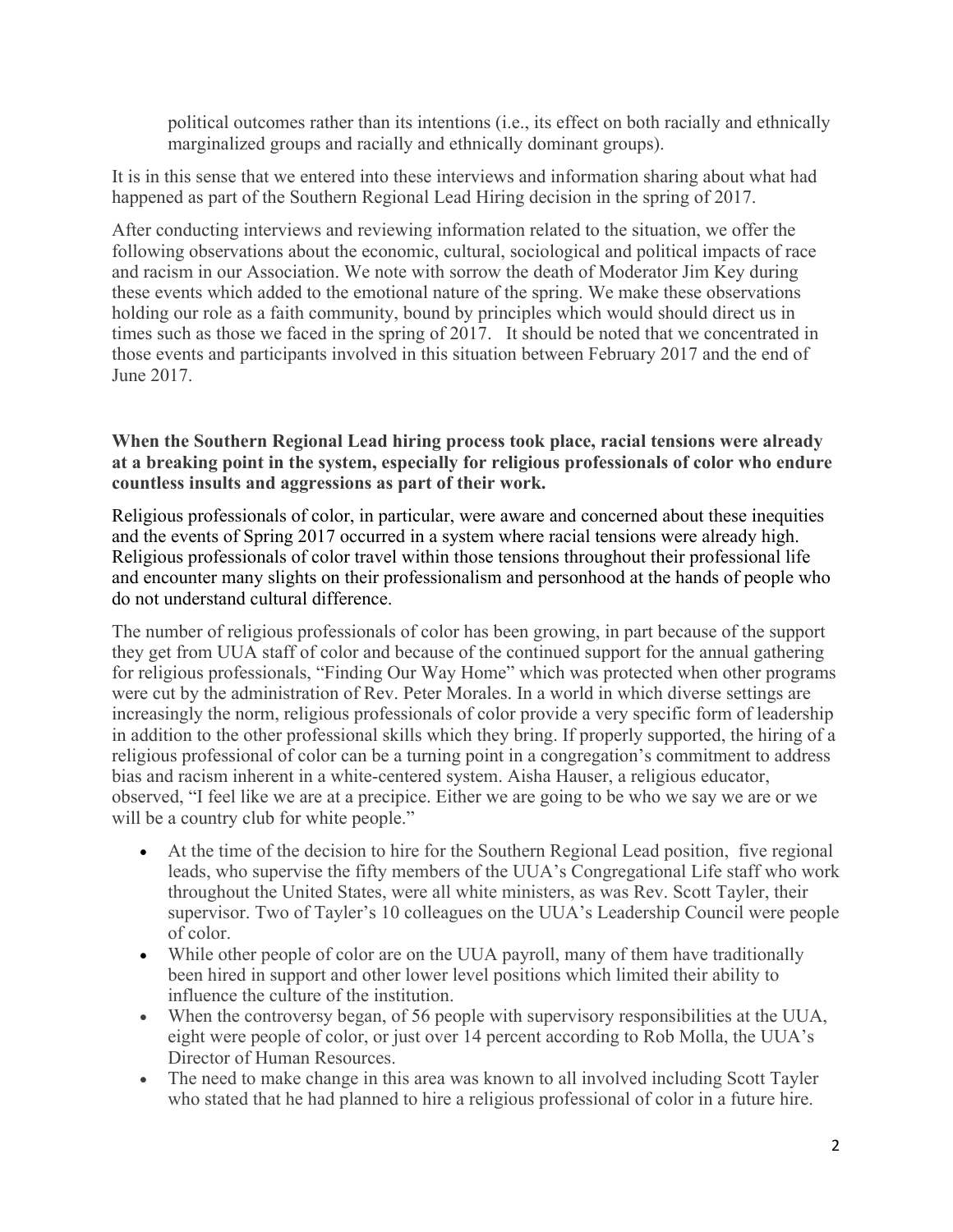- News of Rev. Andy Burnette's hiring, and his resignation from the UUA Board of Trustees, emerged as UU religious professionals of color were gathered in Baltimore for their annual Finding Our Way Home retreat on March 17, 2017. At this gathering each year, religious professionals of color share their experiences which predictably include mistreatment at the hands of white leadership within congregational and Associational systems.
- The growing number of these stories and the growing discomfort with how this reflects the values of affirmation and interconnection within our faith creates a particular grief within communities of Unitarian Universalists of color, especially religious professionals of color, many of whom hold multiple identities which are marginalized within contemporary Unitarian Universalism.
- Without proper support, anecdotal evidence shows that religious professionals of color are likely to face short tenures within congregations whose members may have never had another significant relationship with a person of color prior to knowing a religious professional of color--and these tensions continue. UUA Chief Operating Officer Carey MacDonald has reported to the UU World that his staff has received 15 reports of religious professionals of color encountering conflicts within their congregational placements since the events of Spring 2017.
- As a result of the aggressions they experience as a part of the Unitarian Universalist culture which include but are not limited to questions about their qualifications, comments that they are hired only as a "token," regular challenges to their authority, culturally uninformed comments or articulated racial slurs, religious professionals of color are often in need of treatment for traumatic impact of this cumulative experience.

## **Basic practices of good governance were violated and these led to the level of chaos which resulted from these events.**

What is clear is that no one problem in the system led to the events of the spring of 2017. Tensions between President Peter Morales and the UUA Board of Trustees were longstanding and while they had improved by 2017, questions that had been raised about difference in vision and focus remained. Our Association and its congregations operate from practices which have been unaltered for decades in a world which is changing rapidly and the knowledge that many of our practices no longer serve us well led to disregard of the rules and policies on the books. Some outgrowths of this are as follows:

- On February 16, 2017, the Board of Trustees chose to suspend its policy which forbade members of the board to apply for staff positions and this action was one catalyst for the Southern Regional Lead Hiring controversy. Applications were submitted before the vote to allow board members to apply had been taken. Rev. Scott Tayler who made the hiring decision wrote of this: "While not informed about the Board discussion….I expected the discussion to include the principle that Board membership is not an automatic advantage in the selection process. I also expected the Board to would have discussed [the applicant's] future status in board decisions and discussions if she was unsuccessful. For multiple reasons, I have found the practice of allowing UUA Board members to apply for UUA staff positions problematic."
- No clear hiring processes were practiced or observed in this particular hiring decision and informal networks were a frequent source of candidates. Even those asked to play a role in the interviews felt they did not have power or authority to influence the decisions.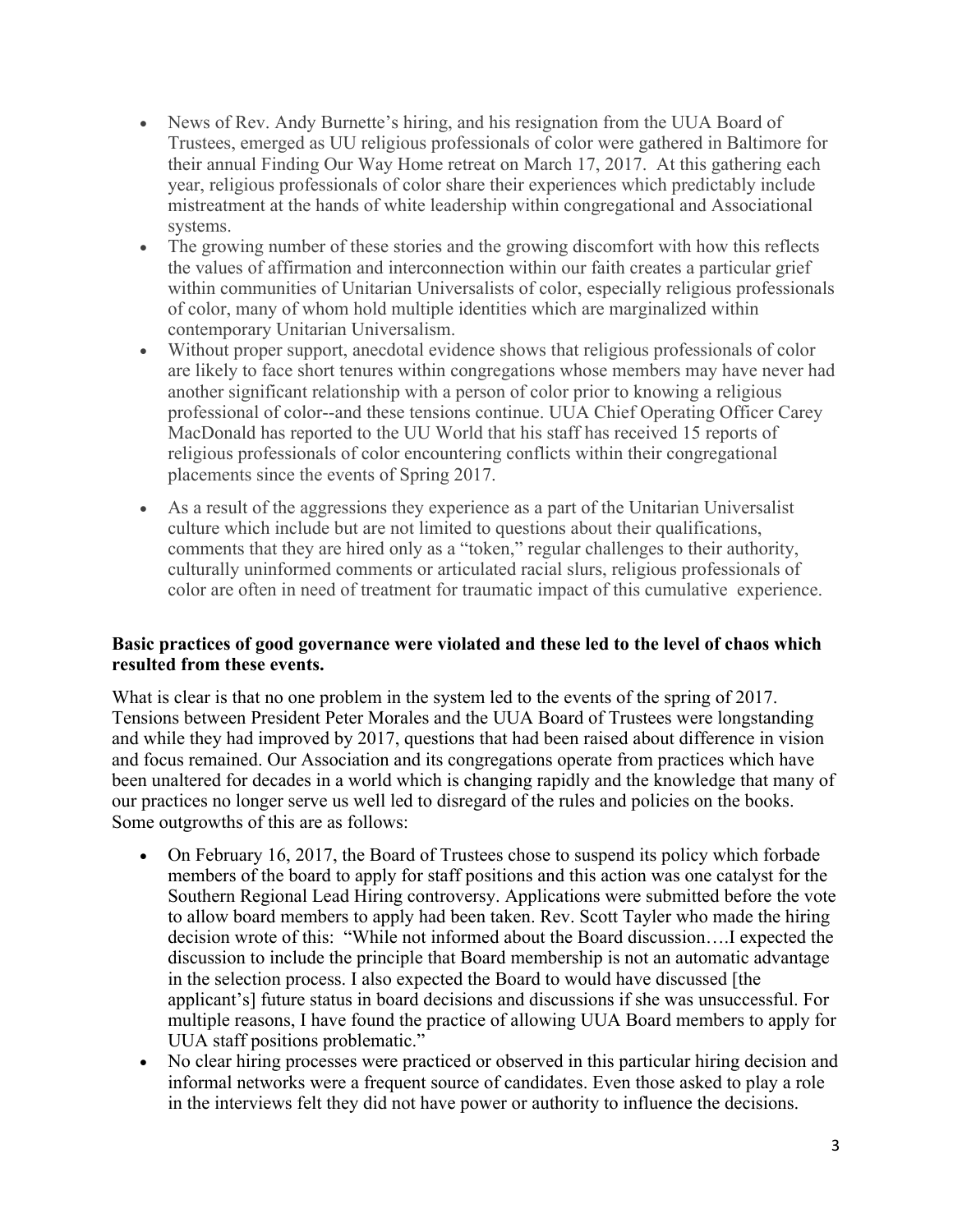# **An important aspect of our tradition--being in covenantal relationship with one another- was not observed by many of the direct participants and observers of the process which led to more damage being done to individuals.**

The sense of covenantal relationship and being bound as one religious body to a shared vision of beloved community was lacking. Many of those interviewed spoke of their disillusionment about this last aspect in particular. The lack of a covenantal understanding is seen in the following:

- Resignations compounded issues and did not allow an exploration through a more covenantal process as key actors were no longer available for dialogue.
- Key matters related were discussed extensively by people in leadership on social media, which, because of resignations and legal settlements, led to opinions being formed without full information. Social media distortions promoted adversarial conflict, triangulation and demonization of participants on all sides.
- Legal settlements took precedence over the covenantal agreements upon which our Associational polity rests.

## **A bifurcated governance system does not allow for clear and strategic transformation.**

The governance of the Unitarian Universalist Association allows a Board of Trustees and a President to take separate directions and this makes it difficult to make systemic change. we live in a time when systemic change is essential and cooperation among all leaders is necessary to move towards being an authentically inclusive, mission-focused faith grounded in the values of our religious heritage. The events around the southern regional lead hiring decision illustrate just a few examples of this issue:

- These events took place in an environment in which no shared goal for becoming transformatively multicultural existed.
- The President of the Association Peter Morales was not consulted or interviewed for background information when the events around the hiring decisions were made public through social media, including the severance packages. This continued a pattern of animosity between the Administration and the Board which prevented a lack of clear vision on the steps needed for multicultural transformation, as well as other issues around the use of policy governance within the Association.
- The Board of Trustees was not involved in major financial decisions regarding severance packages which is a concern because of their fiduciary function. This was true even when decisions were made because of fear of legal action, a contingency about which the Board would have been expected to be alerted.

## **Within the events around the Southern Regional Lead Hiring decision itself, power and economic advantages was centered around the white participants in the process.**

The decision to hire in this circumstance was made by one individual, Rev. Scott Tayler, who felt clear on his authority to do so and was up front in claiming this as his role, although he involved others in the process in less clear ways. The system from which this hiring decision was made reflected these characteristics: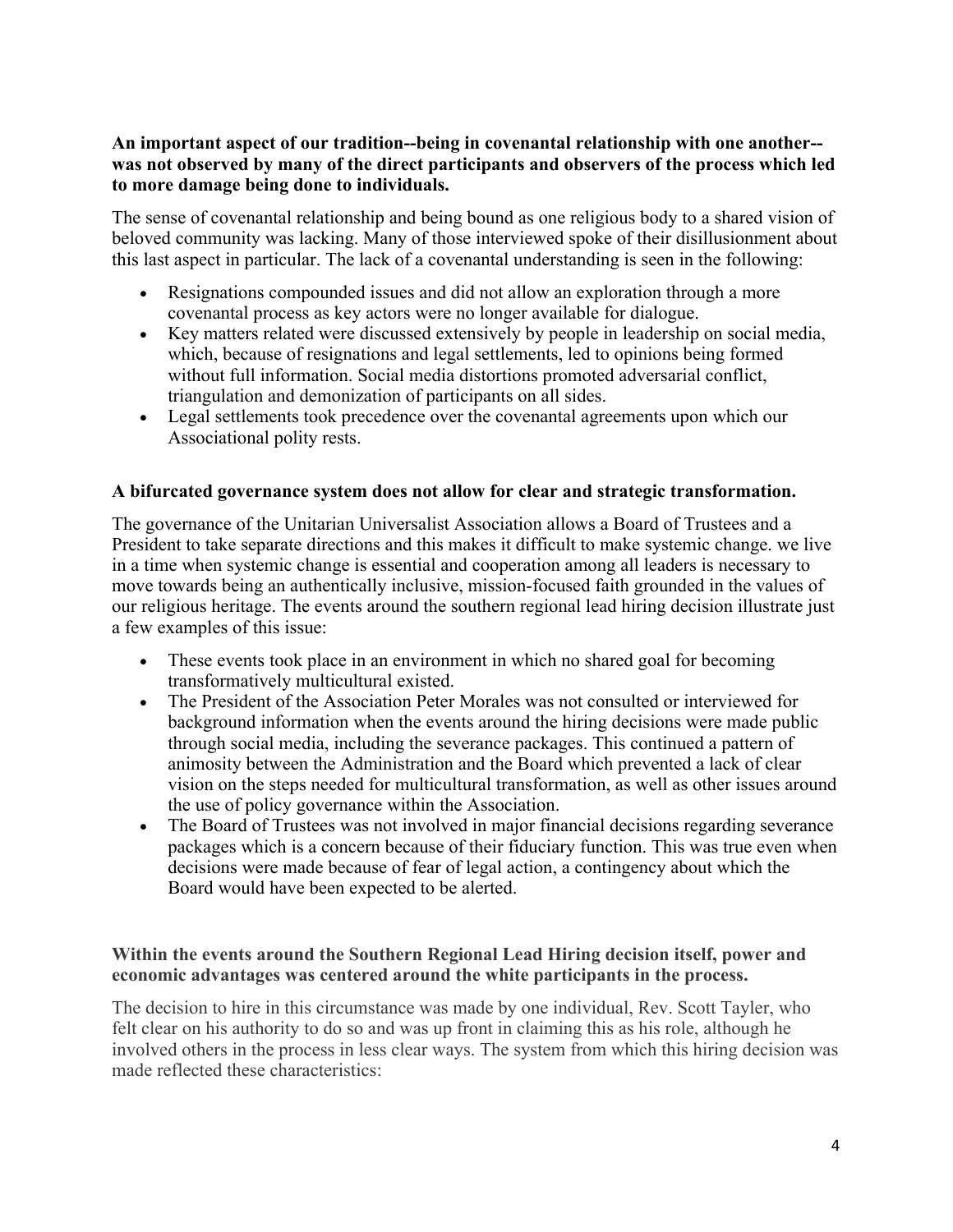- While a desire to gain greater "diversity" existed and was a stated goal for a number of those in positions of power, no analysis of power or privilege within the system was held in common by key leaders and the vision did not include a desire to embrace other ways of thinking and being from a multicultural frame.
- The key decision-makers were white and the systems used were informal and relied on people's networks which tend to reflect their own culture and background.
- Women and one person of color were involved in the hiring decision in murky roles with little authority. One who participated in some of the interviews said, "I was voluntold to be a part of the team" and yet was also clear that they knew their opinion would not influence the final decision.
- The underrepresentation of religious professionals of color in higher level and better paying jobs reinforced white dominance in the system and modeled only one form of leadership rather than shared leadership.
- The compensation packages offered to employees who resigned reflected existing policies which provided severance packages to the best compensated employees, who were largely white. The largest package, offered after a resignation, was offered because of a threat of legal action.

# **Assumptions growing out of "colorblind racism," ignorance of racial bias and white supremacy culture led to conclusions that harmed religious professionals of color.**

Racism is when power and privilege are used together to deny opportunity to people of color. Today's forms are more subtle but just as capable of doing damage as the versions in earlier times. For example, "colorblind racism" is a new form of racism identified by scholar Eduardo Bonilla-Silva, based on the profession of colorblindness as a way of continuing not to challenge the racial order. "White supremacy culture" refers to the unspoken beliefs and cultural practices which reinforce an institution's white-centered practices. One article defines it thus: "Culture is powerful precisely because it is so present and at the same time so very difficult to name or identify…" Without conscious efforts, predominantly white institutions such as the Unitarian Universalist Association will perpetuate this sort of thinking and it will harm "global majority" members who are trying to be part of the system. Some examples which contributed to the events around the hiring decision include:

- The assumption that the only qualified candidates would need to be completely comfortable with and for those in the white-centered culture or would need to be ministers.
- A lack of awareness and outright denial of the possibility of racial bias in hiring among several of the people responsible for hiring for key positions at the Associational level, even though the existence of this type of bias is widely documented.
- One high-ranking member of the staff spoke in his interview about how he would handpick people and then select them, and all of those he mentioned as being good hires were white ministers.
- Another member who had control over hiring spoke about his plan to defer hiring of people of color to a later time, reflecting an awareness of the need and yet a diminished sense of urgency as well as a sense that these were difficult hires because too few qualified candidates of color exist.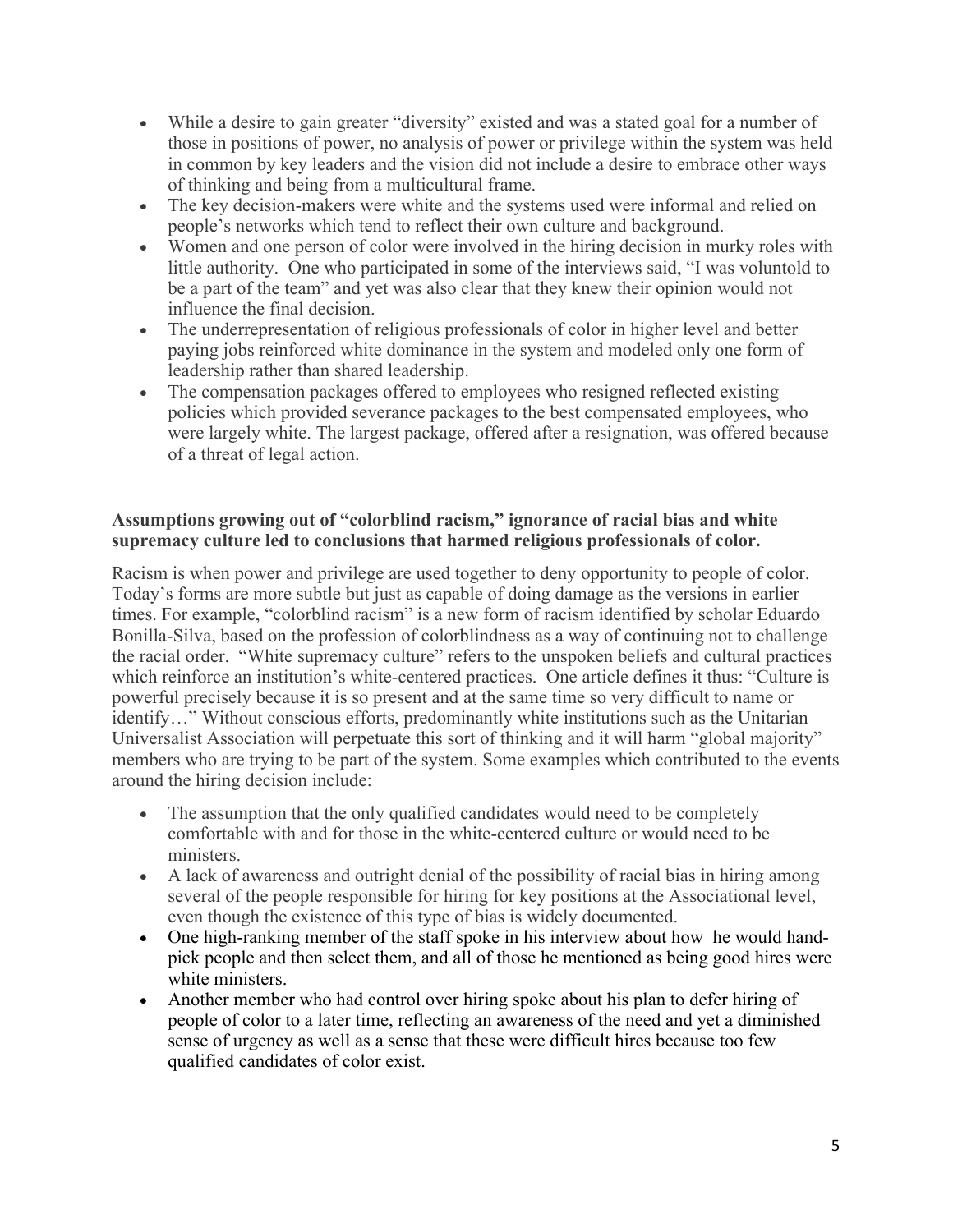• In our interviews, comments about the perceived lack of qualified candidates of color were juxtaposed with examples of personal recruitment of white candidates deemed ready for the job.

# **White decision-makers lacked an understanding about why the perspectives and skills of religious professionals of color are necessary to fulfill the mission of Unitarian Universalism as part of our living tradition.**

The larger frame of this single hiring decision, was, again, decades of experiences by religious professionals of color who face the casual degradations known as microaggressions on a regular basis as well as more blatant forms of discrimination. Christina Rivera who was the unsuccessful candidate for the position, noted that she was told she was not a good "fit" for the position though it was not clear what a good "fit" would entail. Many religious professionals of color can bring healthy connections to diverse groups in the community and, through their own life experience, offer congregations fresh perspectives. The importance of being a person capable of understanding multiple cultures belied the Association's stated intention to move towards multiculturalism and inclusion. Other manifestations include:

- A lack of appreciation from the average Unitarian Universalist that religious professionals of color are essential to the survival of the faith in an increasingly global, diverse world and to attract younger members and activists who generally expect cultural competency and value authenticity and confluence of mission with action.
- A lack of understanding of the value of the diverse perspectives and range of skills brought by religious professionals of color who are often perceived as token hires and who are disproportionately also affected by paternalism, sexism, classism, heterosexism and a bias towards the able-bodied.
- A lack of commitment to promoting a Unitarian Universalism which could come closer to meeting the mandates of our pillar first and seventh principles.
- A lack of willingness to reaching out to and retaining the many people of color and younger activists who could find a home in the Unitarian Universalist tradition.

# **A fear of open conflict and assumption of "good intentions" increased the damage done by institutional racism and other forms of oppression within our Association**

Racism, as the definition cited above notes, is not about intention--it is about impact. In our conversations about these events, we noted that direct and accountable communication was often lacking and that a discomfort with open conflict exacerbated tensions around racial difference. We include just a few examples here:

- Information about how the hiring happened was closely held and even employees who were present in interviews were not clear as to what the process or criteria were that were used to hire.
- Female candidates and candidates of color were not given direct feedback about their status in the process--an example of this was that a number who were not finalists in the process believed that they were.
- Those who challenge assumptions or biases were labelled as problematic or troublemaking.
- Breaks in relationship that occurred because of the conflicts continue to this day because key people left and ended all contact rather than continuing to engage across conflict.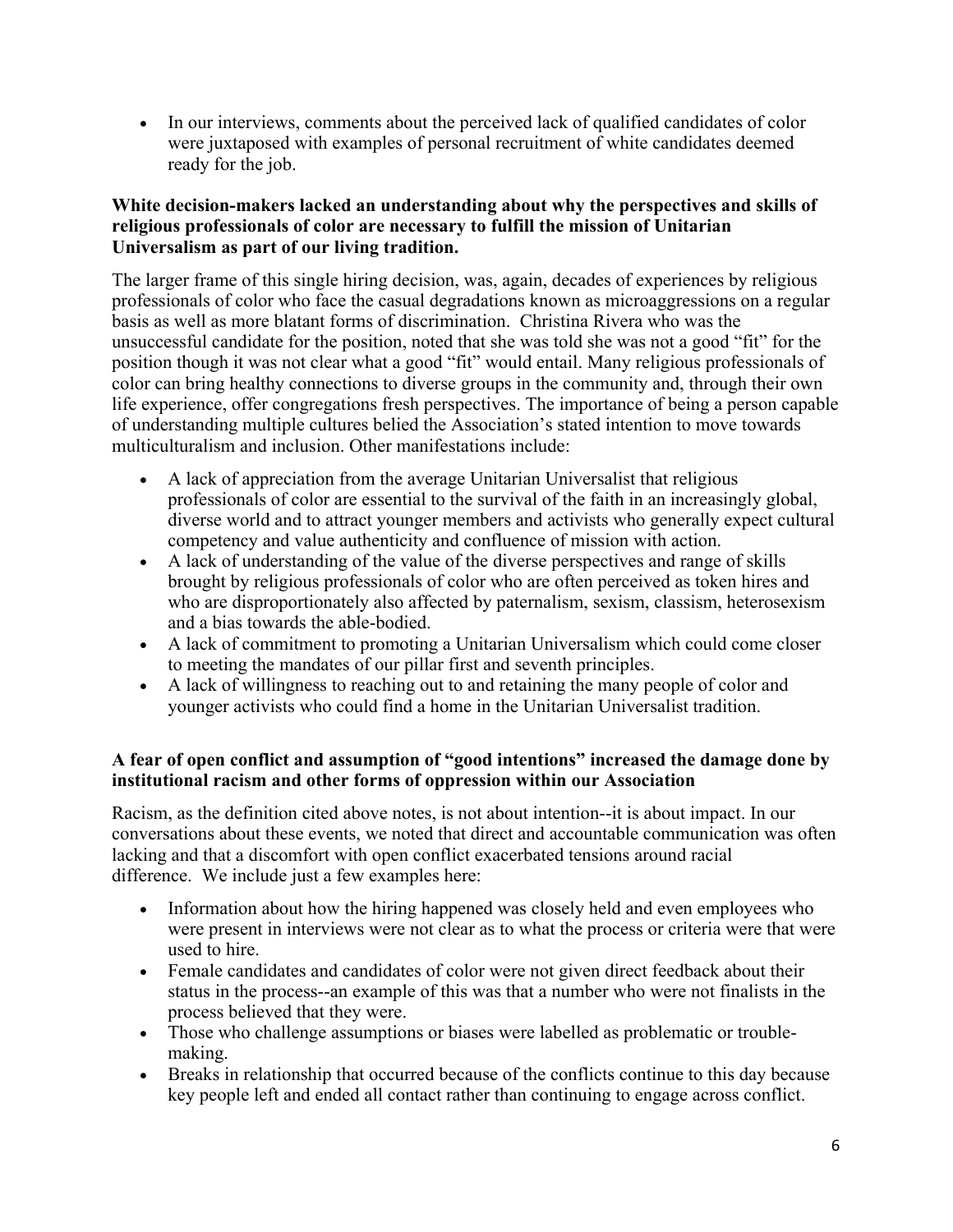- A female candidate of color, Christina Rivera, faced and continues to face a series of threats to her personhood and professionalism, the latest being an anonymous note accusing her of being focused only on issues of race as a professional. This is a common experience for people of color who raise issues around racism and oppression. Her children have also been targeted as fair game for comment.
- The white man awarded the position, Rev. Andy Burnette, was also mocked and objectified, including having his picture featured with the label "white supremacist" which resulted in unnecessary ostracism (such as not being invited by the Board to their end of the year dinner) as well as serious stress and health consequences for his family members.
- Resignations precluded the opportunity for further dialogue and full information disclosure. Instead the events were tried in the court of conjecture and social media.
- The perceived need to keep these secret compounded the traumatic response of religious professionals of color, who have experienced and witnessed their peers deal with a perceived need to "keep the congregation from getting upset" as a way to deny them and congregations an open conversation about performance. This has been used as a tactic when a small group is removing a religious professional of color from their position.
- The dynamics of white supremacy culture also limit opportunities for collegiality for religious professionals of color.

## **Clear and consistent systems of accountability were missing and accountability to the mission and purpose of Unitarian Universalism was not seen as preeminent by many.**

The level of informality and lack of documentation in these events was concerning. Examples are included in the bullets below. In addition, various players saw themselves as accountable to their own integrity or to their colleagues rather than to the larger mission, or even the standard processes, of the Association. The impact of years of stress between the Board and the President of the Association as well as between religious professionals of color and the existing systems were evident. Some examples:

- Hiring processes were inconsistent and undocumented. Informal systems tend to bias those who have power in existing power networks which privilege those who have been in power.
- A common frame for understanding how power and privilege work was not present in the system. While "diversity" was recognized as a goal, no clear processes were established to advance power-sharing or to place professionals of color in leadership positions.
- Key members of the staff discussed the advantages of informal systems of recruitment which allowed them to directly attract white people they perceived brought particular talents.
- Severance agreements were made without key Board members involvement, including the UUA's financial advisor who raised concerns about learning of this information at a Board meeting.
- Religious professionals of color were more likely to see their accountability as to the larger mission of Unitarian Universalism which made these deviations from what seemed like open process to be more spiritually damaging.
- People of color in Unitarian Universalism have no clear recourse or path to obtain reparations when events cause them to bear the burden of a system.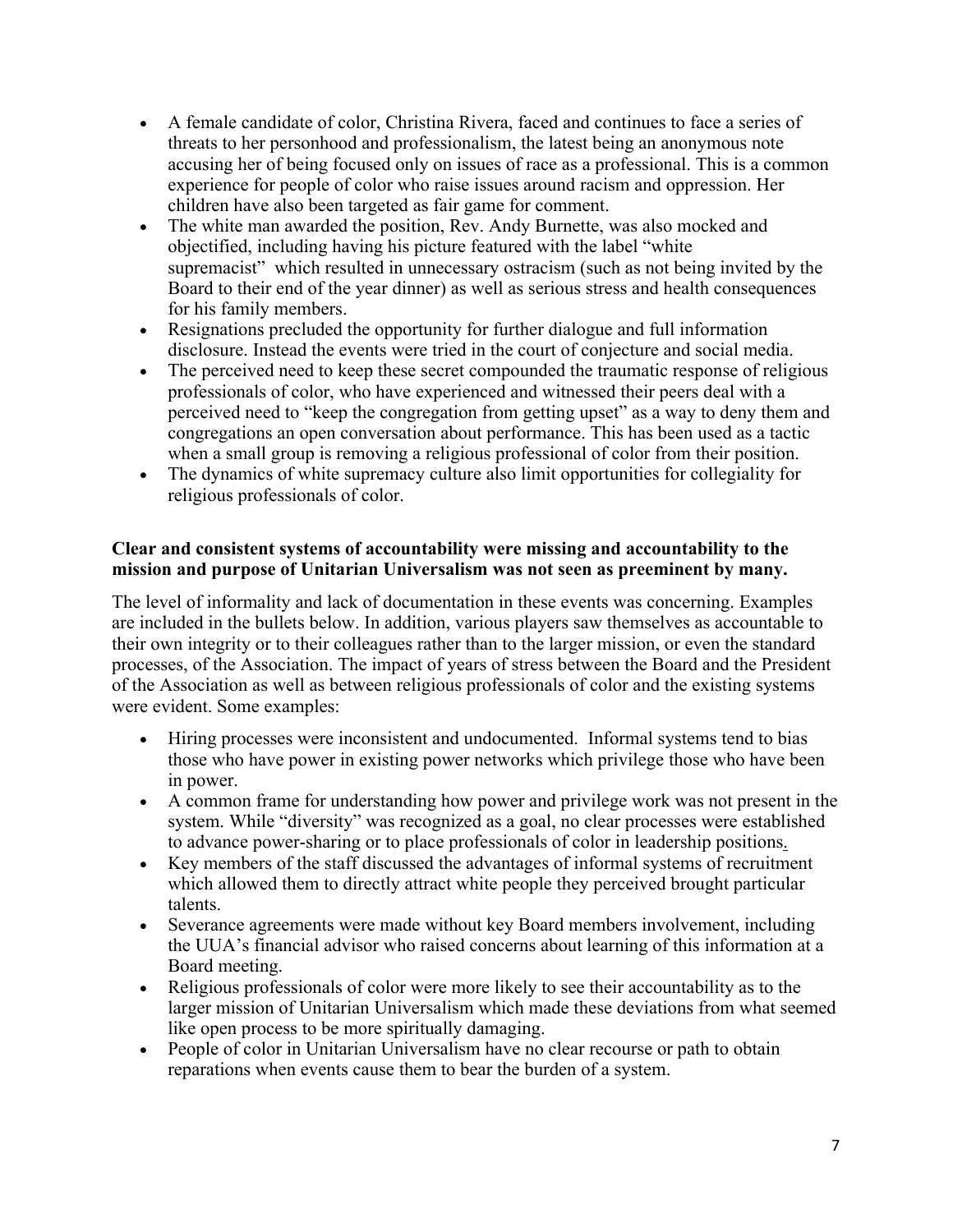• White participants in these incidents also have no place to turn to for greater understanding of biases or systemic oppressions about which they may never have had cause to learn.

# **Widespread disregard of existing systems and policies shows a lack of trust in existing systems which have not been intentionally redesigned to reflect the complexities of an emerging multicultural Unitarian Universalism.**

Upon beginning the interviews, we noted that many participants in the system did not chose to honor policies on paper as far as hiring practices. In a UU World article, Acting Chief Operating Officer Sarah Lammert said she learned about the severance packages on the first day she stepped into her interim position when Limpert resigned. While the UUA's severance policy, "as written, is fair," she said, "I don't think it's good to go outside the procedures in the way that happened here. I can't defend any of it." Other examples include:

- Informal method of consulting colleagues in hiring left people confused about their roles and feeling undervalued.
- There was "systems beating" in the system—people felt the system was so broken that they did not need to honor it. This occurs when systems are seen as fundamentally biased.
- The UUA Board which chose to disregard its own rules which prohibit sitting board members for applying for open positions at the Association.
- White participants often saw themselves as more capable operating solo than any system which could be put in place and so disregarded them. Some religious professionals of color saw them as so broken that they did not need to respect them.
- Severance packages which generally are not put into place when people resign voluntarily were negotiated.
- An emphasis on legality and a fear of lawsuits dominated rather than the need to honor the covenantal values of our faith.
- The appointment of a non-traditional tri-presidency of Revs. Sofia Betancourt and William Sinkford and Dr. Leon Spencer provided some relief however their term in office was centered around the spiritual, emotional and practical fallout from spring's events.

# **Informal systems perpetuated white-centeredness in hiring**

Hiring systems used within the Association and reported through the interviews were informal and did not use a consistent set of hiring practices. Procedures which were in place were not followed. Emphasis was placed on personal recruitment and practices. Confusion about the nature of the process, widespread disillusionment about the existing hiring processes led to disregard of written policies and ad hoc policies which did not create a process in which those outside the mainstream could participate.

- In the Southern Regional Lead hiring decision, hiring practices were informal, with people of color and women being brought on to be "thought partners" but without the input of an actual search committee. Some of those who were asked to participate in interviews felt as if the decisions had been made previously.
- The hiring decision in question was made by Rev. Scott Tayler. While others were involved in the interview process, they were not given a voice in the final hiring decision.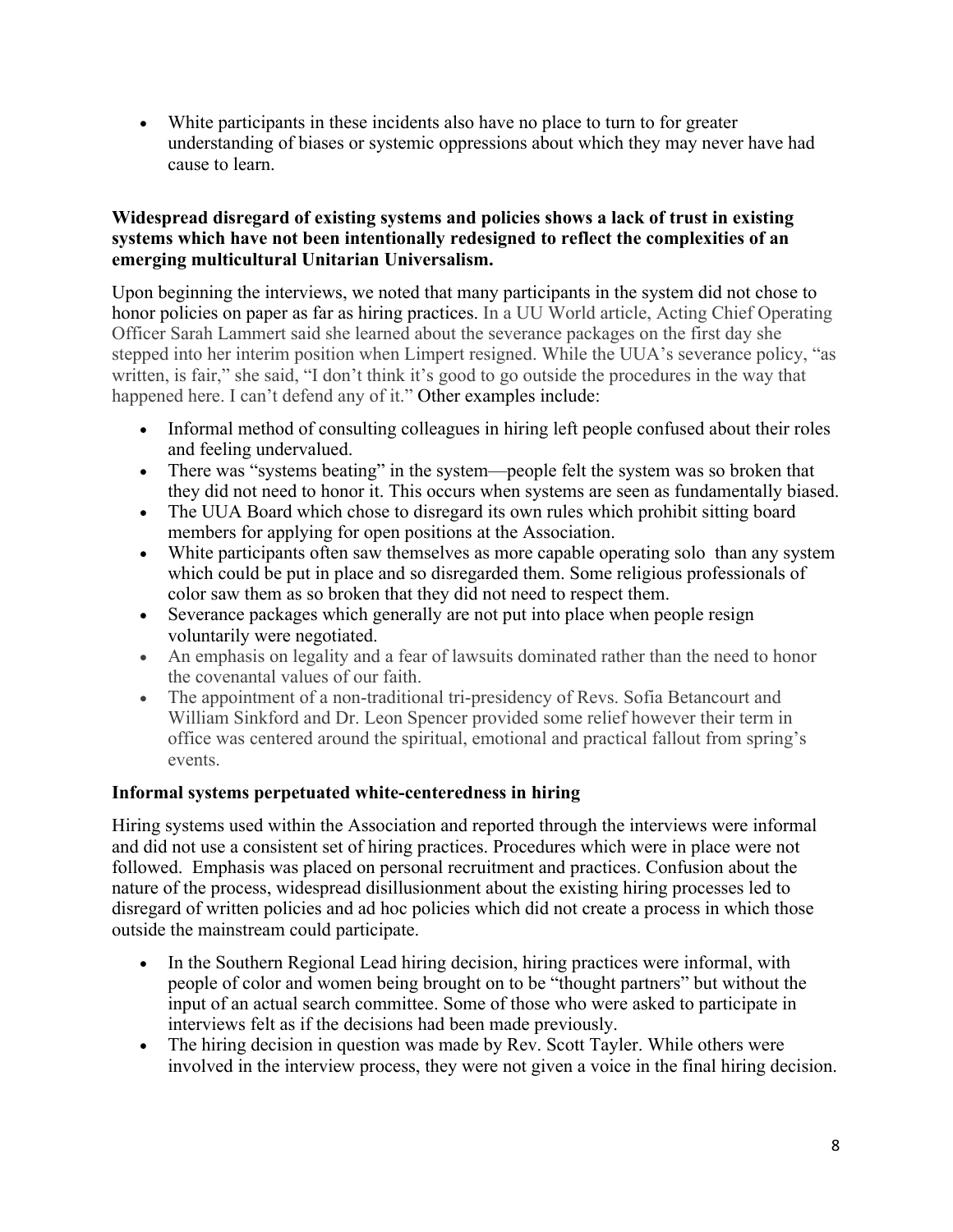• While progress was made to increase both the percent and number of employees of color, a marked lack of people of color in higher level and leadership roles limited the impact of the change and re-enforced a culture of tokenism.

# **Religious professionals of color--and women--were not given direct or honest feedback**

Racism and sexism can operate in subtle ways which were seen in this set of events. White managers reported the desire to provide opportunities for people of color within the system and yet they perpetuated bias by their inability to give direct feedback to people of color who were candidates for positions. As Rev. William Sinkford, who served as one of the Tri-Presidents observed, the issues around race were amplified by other issues around paternalism. "The culture of supremacy is not just about race, it is also about patriarchy," he observed. Interim moderator Denise Rimes said the Board did not "ensure that all issues were placed out in the open."

- Power-hoarding and the way that people in power controlled information lead to at least two candidates believing they had been told they were finalists when they were not,
- Models of leadership which could have incorporated new approaches were not considered or embraced such as the idea of a co-lead in the Southern Region.
- Those participating as candidates in the process were not given clear feedback as to how they were faring in the process. An example of this is that all the people we spoke to who were candidates in the search process believed they were finalists.
- Two candidates who were not white men were both under the impression that they were finalists when they were not.

## **Lack of multicultural competency at the regional staff level has a disproportionate impact on religious professionals of color.**

The Southern Regional Lead Hiring decision brought longstanding concerns of religious professionals of color to the forefront--and in the year that has passed since these events, a number of religious professionals have shared that they were not able to get critical support from regional staff which resulted in early termination of positions. The staff of the Unitarian Universalist Association lack a common frame for understanding systemic racism, sexism, heterosexualism, ableism and other oppressions and regional staff without this understanding cannot effectively aide a religious professional of color who might be in need of support against a congregation also wrestling with embracing a different kind of leadership.

- The UU Ministers Association culture around collegiality and the "good officer" system which is supposed to support ministers in times of conflict with congregations or with colleagues is also not multiculturally competent. The inability to understand the dynamics around the service of religious professionals of color makes most of those professionals unwilling to seek assistance from either system and makes them more vulnerable to negotiated settlement.
- Regional staff hold key functions such as start-up weekends or negotiated settlements which determine what happens to religious professionals of color.
- Continued loss of religious professionals of color this year shows the urgent need to address the inadequacies in the regional staff system.
- Competency in dealing with issues around race was clearly not seen as a competency critical to being a lead field staff.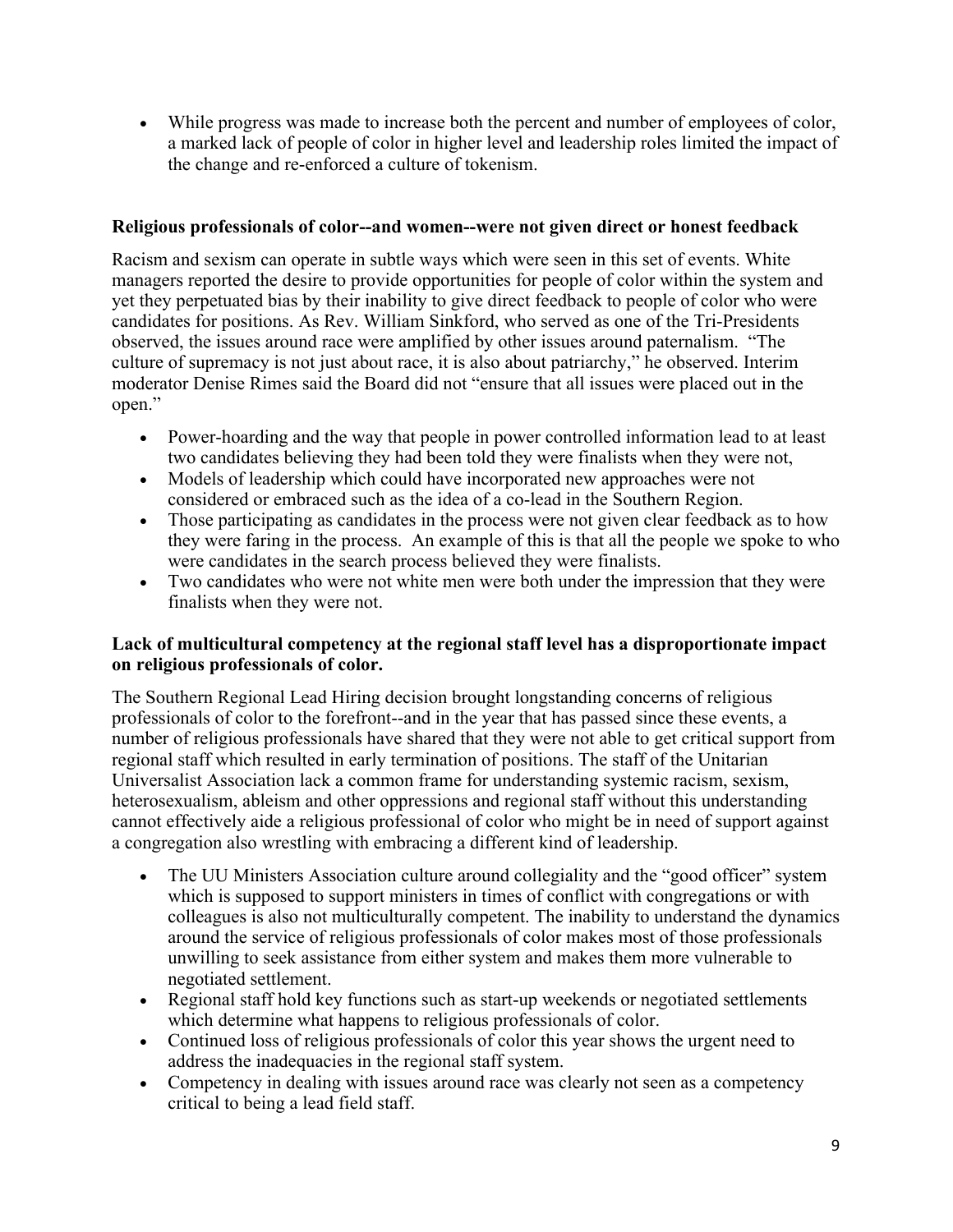• What is the right "fit" for a position depends on whether you see the job as moving towards stated goals for inclusion or whether you see it as supporting the existing whitecentered culture of congregations.

# **Without a clear and accountable process of resolving these issues, events and individuals were tried in the court of social media which resulted in confusion, targeting and vilification of individuals and did not promote a greater sense of what had gone wrong.**

Just within this one incident, extensive harm was done to many relationships and people because of racial bias, unclear expectations, lack of common vision and a method for addressing wrongs done. What must not be forgotten is that this was just one among many which occur every year and which people of color are aware of within our Association. The lack of safety for truthtelling has meant that religious professionals of color are carrying an unsustainable amount of tension. Ironically, the positive development of a growing number of religious professionals has lead to those same religious professionals of color collecting more and more stories about damage done to those same professionals, especially because they are too often placed in congregational systems ill-equipped to handle a different leadership style in a healthy way. These dynamics also hurt white participants. Some examples:

- Christina Rivera paid a high price for speaking out against a system she believed could not see her skills.
- "Victimhood doesn't look good on you" was one statement posted on Rev. Andy Burnette's Facebook page and his family, including his children, suffered from his becoming perceived as the symbol of white supremacy culture. His relationships with other members of the UUA Board with whom he served were deeply damaged.
- The lack of participation by key members such as President Peter Morales and the one who made the hiring decision, Rev. Scott Tayler, helped fuel rumors and divisions and, when combined with social media accounts, led to their almost complete isolation from Unitarian Universalist community.
- The resignation of the UUMA Executive Director Don Southworth and the death of Moderator Jim Key in a time of great turmoil in the nation as well, added to a sense of damage and decline for the UUA.
- Without clear leadership and process, social media became a source of judgment and condemnation.
- Terms of the settlements were not clearly explained or accounted for and key people were not consulted such as the financial advisor for the Association.

## **Truth must come before reconciliation and transformation and truth-telling is still dangerous for religious professionals of color.**

The Board charged the Commission with examining the relevance of "truth and reconciliation" processes to key events in the Associations' recent past. While we spent some time researching these processes as they have been used in a number of nations and municipalities to resolve issues related to damages from racial conflict, we find that the circumstances of the UUA may require a different kind of response. Some observations:

• While the Commission was charged includes: "Establish a 'truth and reconciliation' process to create a climate of honesty, accountability, and disclosure essential to our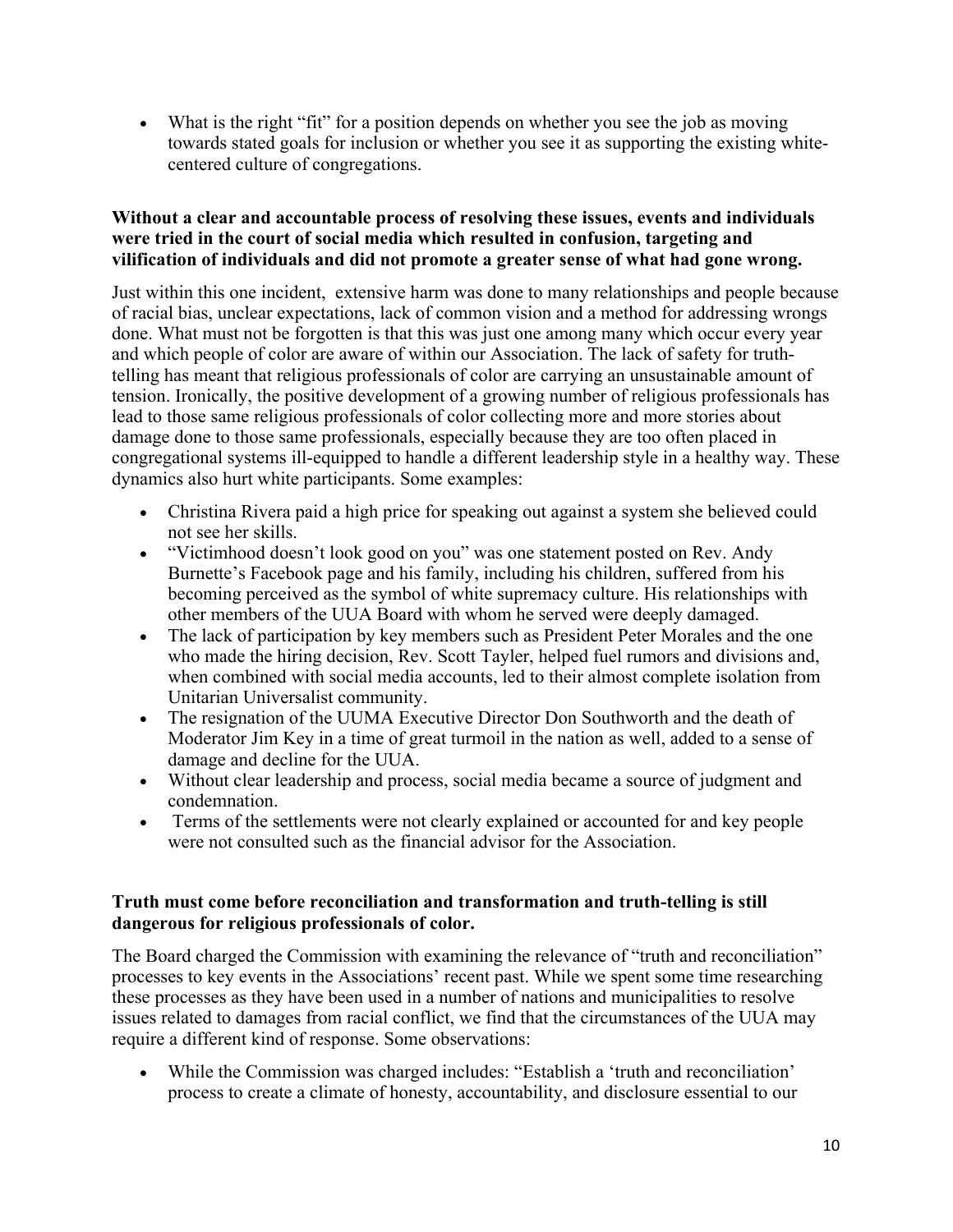learning and multicultural growth as an institution," most religious professionals of color do not feel safe to tell their truths because of what they have experienced from congregational leaders, colleagues and many of the systems set up to support them.

- The lack of true anti-oppressive, anti-racism orientation on the part of regional staff and "good officers" through the Ministers' Association has been particularly damaging to religious professionals of color which is, in part, why the events around this hiring decision became such a lightning rod for criticism. As part of the conversations we have elicited, it has become clear that the Association's credentialing system for religious professionals and its systems for developing lay leaders do not take into account the dynamics of oppression and its systemic effects.
- No process exists for redress when damage due to institutional racism is done whether that damage is done to people of color or white participants. Trial in the court of social media is not a healthy alternative to a real process.
- No consistent resources are available for religious professionals of color (or others) who experience traumatic stress as a result of the lack of clarity of mission around racial inclusion and the gap between our aspirations and our actuality.
- No data is available on the number of religious professionals employed at the congregational level or the types of positions, other than in the ministry and these statistics are also not easily obtained. That an Association which claims to wish to become more diverse does not track data which most corporations now track is puzzling.
- Since we began our work, more religious professionals have lost their positions or are in conflict with congregations and the existing systems remain inept and inadequate at offering them help. The loss of any religious professionals of color among us is costly.
- The time for "reconciliation" may be passed. What may be needed is what author Melvin Bray calls a "truth and transformation" process which looks at not reconciling us to equity under an outmoded system but reimaging a new system of equity, inclusion and innovation.

# **A Final Note**

This report and the accompanying video recording are not flawless. Perfection is neither an aspiration not an achievement as it comes from a cultural model we reject. We conducted this work in good faith and within the boundaries of limited time and assistance in the hopes that these general insights may be helpful.

For further information on our work, please go to https://www.uua.org/uuagovernance/committees/commission-institutional-change

To be added to the list to get alerts to our work, contact  $m\overline{log}$ liano $\overline{Quua.org}$ .

Our gratitude for the staff assistance provided by Marcus Fogliano, Rev. Danielle Dibona, Stephanie Maron Carey, Rob Molla and Carey McDonald.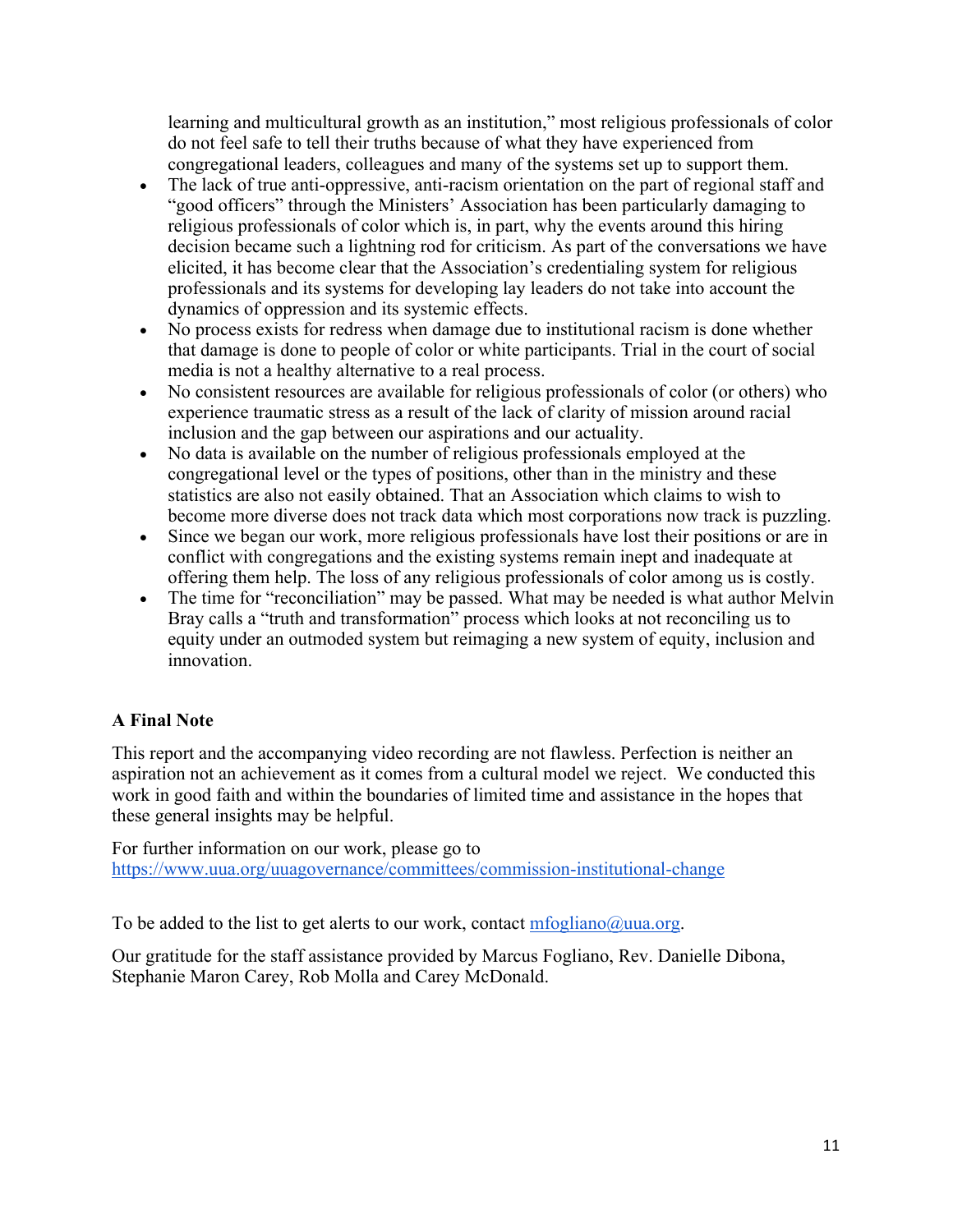#### **RECOMMENDATIONS FOR ACTION**

The events around the Southern Regional Lead hiring decision encapsulated larger tensions faced by religious professionals of color in the Unitarian Universalist Association. Religious professionals of color are uniquely qualified to help our Association move into a more authentic expression of itself and support of these professionals must be a priority if we are to be who we aspire to be. What happened in the spring of 2017 was that a conversation that had been carried on for decades by religious professionals of color met the public discourse of the Association, largely in a social media frame in which we do not have well-defined standards of behavior. Mainstream Unitarian Universalism was not aware of the amount of pain and trauma being held by the communities of color in the Association which erupted around these events.

The concerns and grievances raised were not new: a marginalized set of professionals had been speaking about them only within their own braver and safer spaces yet the events of 2017 propelled a number of these leaders into saying publically what had been said in people of color spaces for many years. As we stated before, this incident is a "wholon" which contains the issues which result from practices which center whiteness and is only one incident. In our continued work, we will continue to explore the themes we raise here. We make these specific recommendations out of a sense of urgency that the longer we wait, the more the service of religious professionals of color becomes untenable and the more religious professionals of color find themselves unable to offer their gifts. Specifically, we call for:

- 1. A clear vision for multicultural transformation translated to action at the congregational level is needed. The current governance system in the UUA needs to be examined because wasting energy in in-fighting between the Board and the Presidency is a waste of resources at a time when we are struggling to keep interest in institutionalized religion alive, especially among younger generations who do not tolerate inauthenticity. The President of the Unitarian Universalist Association and the Board of Trustees should set a clear vision for a Unitarian Universalism which embraces the fullness of an transformative multiculturalism as a fulfillment of our principles and heritage. We need the common understanding of power and privilege as well as a sense of urgency around transforming the Association.
- 2. The President and the Board should make policies and set practices which allow for best hiring practices to promote a diverse workforce. They should also acknowledge the critical role that religious professionals of color play in moving Unitarian Universalism to reflect the multiracial dynamics which are rapidly spreading across our nation. These professionals hold a vision of what a transformed and multicultural Unitarian Universalism could be and are often the only conduit our predominantly white congregations have to understanding a way of being which is more authentic. All policies and processes adopted should be observed by all involved and exceptions should be granted only under extreme circumstances. Clear goals for hiring and inclusion should be set which reflect not only the current situation but sets out a clear plan for going forward.
- 3. Anti-oppressive best practices should be the standard of practice for all leaders of the Association, paid and unpaid, especially those who are helping congregations navigate new ways of leadership such as regional staff and interim ministers. All such leaders should also understand the role of healthy conflict. These gate-keepers are essential to ensuring the conditions in which religious professionals of color and other professionals from marginalized groups can succeed in the UUA's white-centered culture.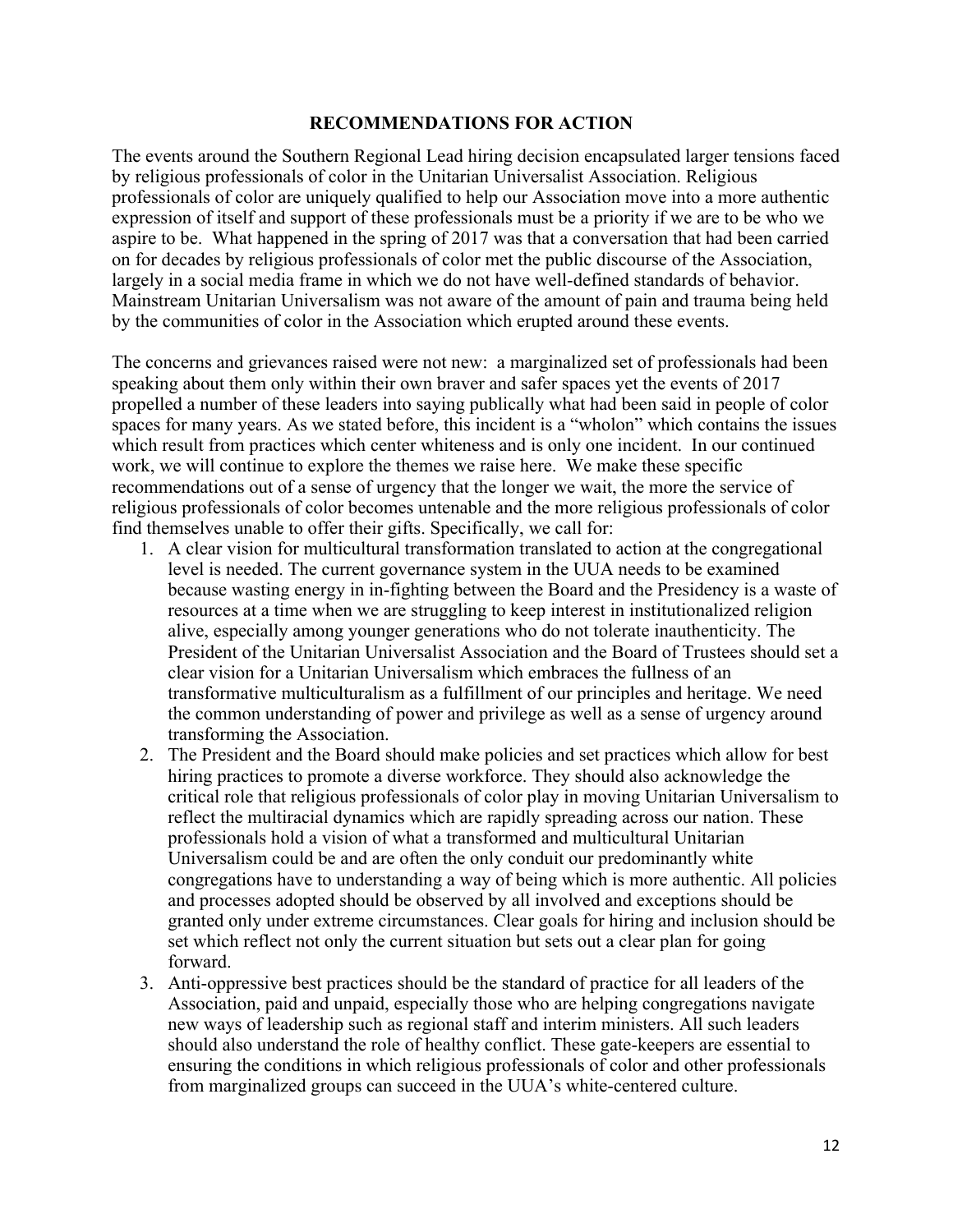- 4. President Susan Frederick-Gray and her administration have already put in place new hiring procedures. All the hiring policies and procedures, including the new ones, should be assessed through an anti-oppressive lens. the expanded and improved policies put in place by should be examined as a key part of the racial audit.
- 5. Congregational life staff who are the direct link to the congregations are critical, especially in times of transition and should be culturally competent, skilled in conflict resolution and aware of the impacts of trauma. All interim ministers and other volunteers and paid staff working with transitions should have anti-oppressive training and be skilled in navigating the dynamics around race. Congregations who are already attempting to transform should be supported and offered resources as should any congregation employing a religious professional of color.
- 6. Clear processes should be established so that people who have concerns and injuries can know how they can be addressed and the widespread culture of secrecy broken. Congregations who have been abusive to professionals should be named publicly and a record of their action maintained as information for future candidates. Processes should include forums for reconciliation conducted by people with an ability to understand a diversity of experiences. A grievance procedure for religious professionals of color must be established. Ways to privilege covenant over legalities should be explored.
- 7. Until such time as all regional staff can have anti-oppressive competency, a special team which is trauma-informed, should be brought in when religious professionals of color are in conflict with congregations.
- 8. Funds should be set aside to support the development of religious professionals of color and to provide for their education, development and healing from injury by congregations as their presence is so critical and the cost of serving so high for them.
- 9. The process of credentialing warrants a deep examination and should be a special focus of the racism audit being conducted by the Commission on Institutional Change. This should include a look at the Ministerial Fellowship Committee, its procedures and the accessibility of credentialing for all religious professionals.
- 10. The relationship between the Unitarian Unitarian Association Board, president, staff and congregations all need examining as true transformation is needed at all levels to move towards justice-making and liberation and fulfilling the aspirations of the Unitarian Universalist faith. Change at the Associational level is only helpful if it impacts the experience of people in Unitarian Universalist congregations and communities.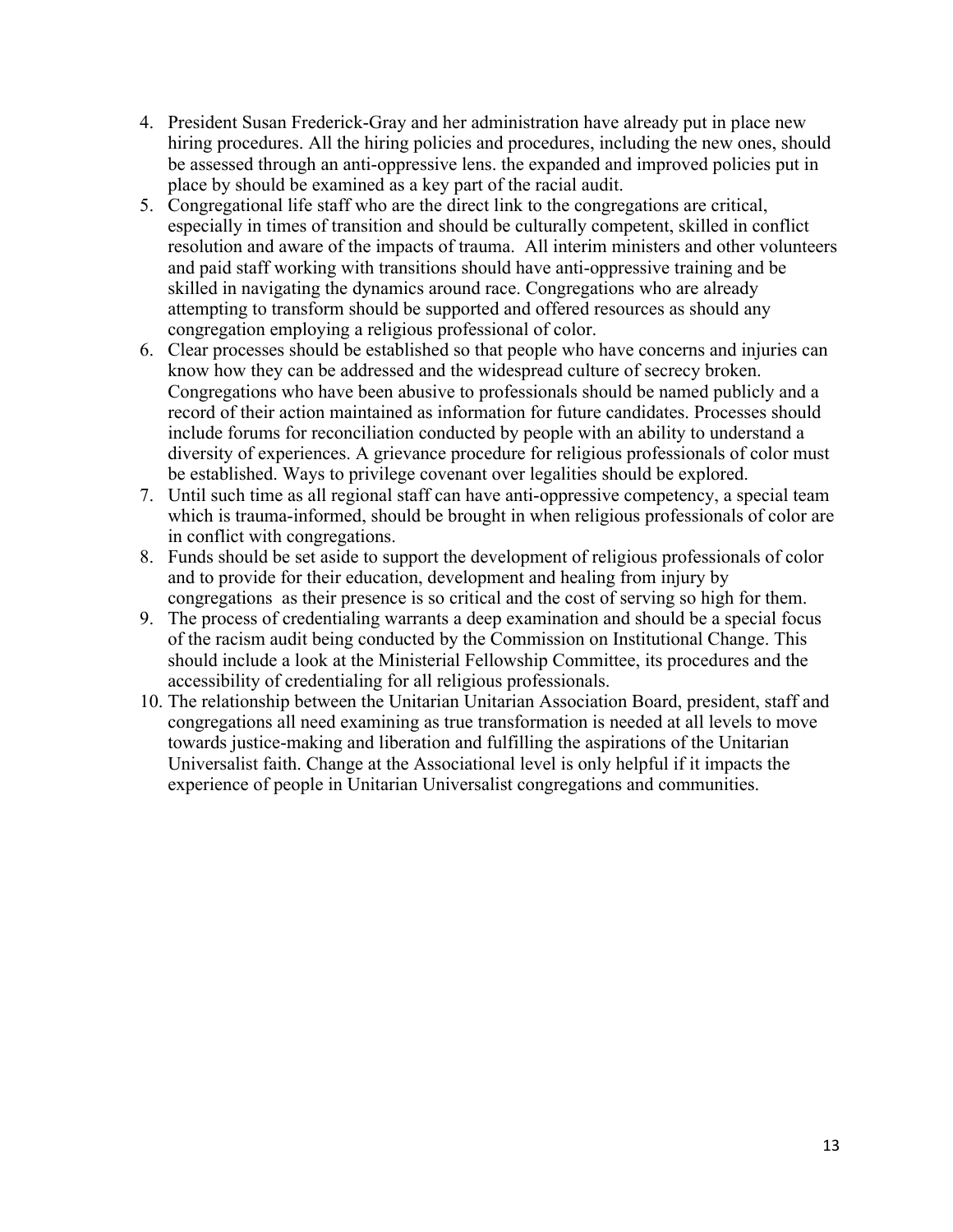# **Chronology of Key Events**

This is a rough chronology of events as related by interviewees and through articles.

September 2016 Rev. Ken Hurto announces that he will retire. After availability of the Southern Regional Lead position was made known, Director of Congregational Life Rev. Scott Tayler asks Connie Goodbread to serve as a "thought partner" in discussion how to fill the position, Kathy McGowan and Dawn Cooley propose filling the position as co-leads. Proposal is endorsed by existing Southern Regional staff, rejected by Tayler.

December 14, 2016 The Southern Regional Lead position is posted as available through the UUA. Rev. Carlton Smith and McGowan named as "interview team." This team had an advisory function in the hiring decision and did not share decision-making authority.

January 4, 2017 Rev. Andy Burnette applies for the position of Southern Regional Lead.

January 30, 2017 Christina Rivera applies for the position of Southern Regional Lead.

January-February 2017 Rev. Andy Burnette resigns from board (the date or the resignation is not noted in the Board meetings.) He applies for Southern Regional Lead position.

Christina Rivera, Administrator at the Thomas Jefferson Memorial Church in Charlottesville, VA and a member of the UUA Board, applies.

February 16, 2017 UUA Board votes to allow board members to apply for position.

Fifteen applications were received for the position reflecting "racial/ethnic, gender, and sexual orientation diversity" as well as a mix of ministers, religious educators, administrators and one lay professional (from April 13 memo from Scott Tayler to Harlan Limpert).

March 9 --Rev. Andrew Burnette resigns from serving Valley Unitarian Universalist Congregation in Chandler, AZ

March 17: At Finding Our way Home, the annual gathering for religious professionals of color: Aisha Hauser questions UUA President Peter Morales asking, "Why are all five regional leads white?"

March 27. Christina Rivera posts on Facebook her concerns about the hiring and fit issues (https://uuchristinarivera.wordpress.com/2017/03/27/on-being-a-good-fit-for-the-uua/)

March 27: Black Lives of UU issues statement: The Black Lives of Unitarian Universalism organizing collective called the controversy "a moment of crisis for our faith" in a March 27 statement. "[W]e cannot effectively respond to 'looming threats' of white supremacy beyond us until we tackle the white supremacy within us," the BLUU leaders said, adding, "Specific, drastic, and swift changes are needed."

March 28: UU Ministers' Association President Cheryl M. Walker and Executive Director Don Southworth issue a joint letter on the need to continue to address issues around race. (https://www.uuworld.org/sites/livenew.uuworld.org/files/proposal to appoint a commission on institutional change v3.pdf)

March 30: Peter Morales resigns effective April (https://www.uuworld.org/articles/petermorales-resigns)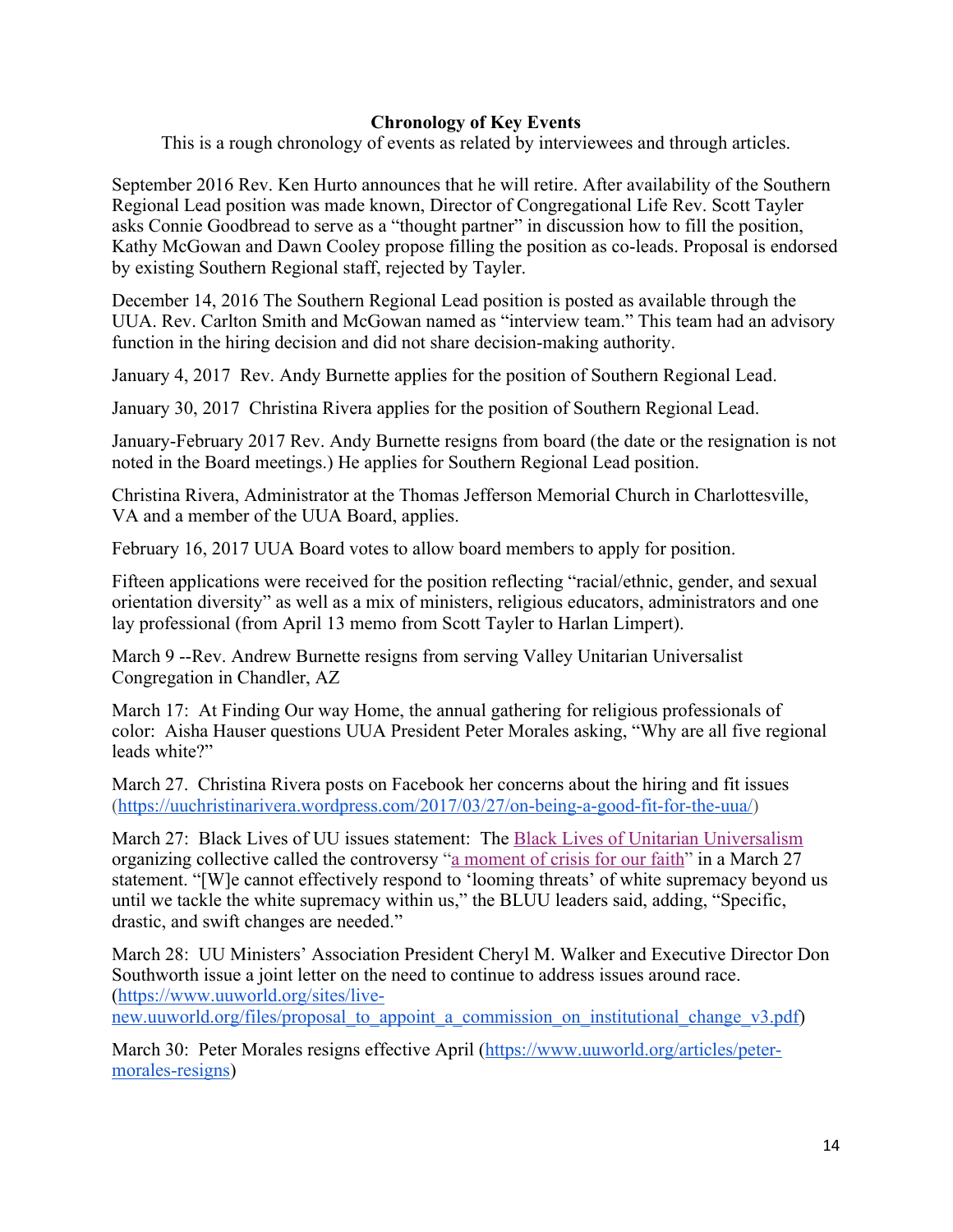April 1: UUA Leadership Council begins comprehensive review of hiring practices. (https://www.uua.org/uuagovernance/officers/president/past/morales/letter-uua-leadership-council)

April 5, 2017 Further Staff resignations: the Rev. Harlan Limpert, chief operating officer, and the Rev. Scott Tayler, director of Congregational Services (https://www.uuworld.org/articles/twomore-resignations)

April 6, 2017 Board names Rev. Sarah Lammert as interim Chief Operating Officer.

April 11, 2017 UUA Board Appoints Tri-Presidents Rev. Sofia Betancourt, Dr. Leon Spencer and Rev. William Sinkford (https://www.uuworld.org/articles/board-names-three-copresidents)

April and May 2017 A call is issued by religious educators Aisha Hauser, Christina Rivera and Kenny Wiley inviting congregations to participate in a "white supremacy teach-in" as part of Sunday services. 706 congregations take part in white supremacy teach-in (https://www.uuworld.org/articles/unpacking-whiteness)

May 13, 2017 Moderator Jim Keys resigns, citing health reasons (https://www.uuworld.org/articles/uua-moderator-jim-key-resigns)

June 2, 2017 Jim Key dies. (https://www.uuworld.org/articles/former-moderator-jim-key-dies)

June 9, 2017 Don Southworth resigns as President of UU Ministers Association (http://www.uuma.org/news/news.asp?id=349323;

June 15, 2017 Co-President Rev. William Sinkford reveals compensation packages for resigned employees totaling more than \$500,000 (https://www.uuworld.org/articles/resigning-uua-staffreceived-severance)

June 21, 2017 UUA Board votes to cap amount UUA president can award in severance packages without Board approval (https://www.uuworld.org/articles/uua-limits-severancepackages).

June 21-24, 2017 UUA General Assembly. Discussions of white supremacy culture as a result of Southern Regional Lead Hiring decision (https://www.uuworld.org/articles/we-have-all-beencharged)

December 14. 2018: Natalie Briscoe and Connie Goodbread serve together from January 1, 2018, through June 2019 (https://www.uuworld.org/articles/news-brief-southern-region-coleads)